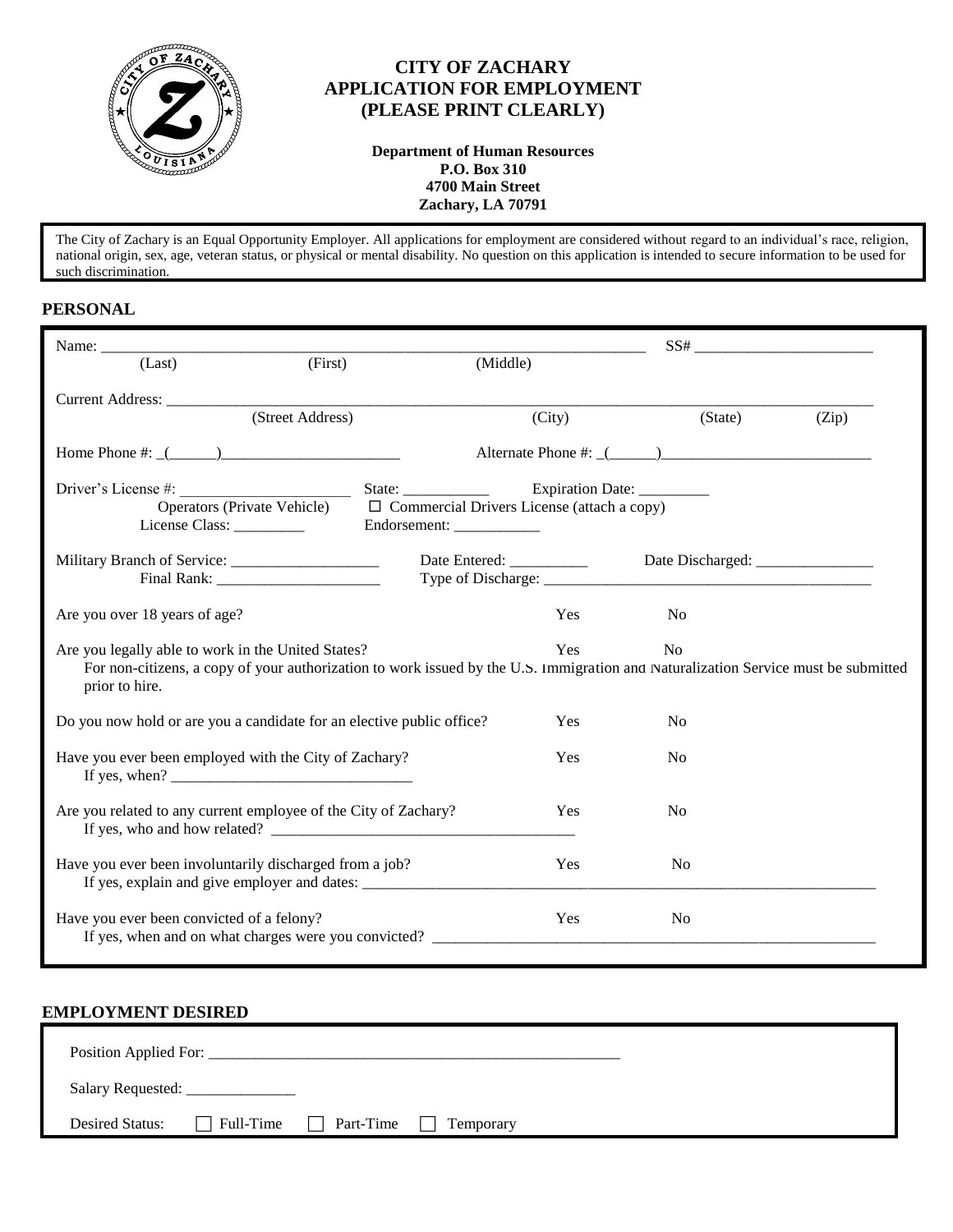#### **EDUCATION**

| SCHOOL                 | <b>NAME AND LOCATION</b><br>OF SCHOOL | <b>DID YOU GRADUATE?</b> | DEGREE DIPLOMA<br><b>RECEIVED</b> |
|------------------------|---------------------------------------|--------------------------|-----------------------------------|
| HIGH SCHOOL            |                                       |                          |                                   |
| <b>COLLEGE</b>         |                                       |                          |                                   |
| TECHNICAL SCHOOL       |                                       |                          |                                   |
| <b>GRADUATE SCHOOL</b> |                                       |                          |                                   |
| <b>OTHER</b>           |                                       |                          |                                   |

### **CREDENTIALS/ PROFESSIONAL AFFILIATIONS**

Please list any Professional Registration/ Certification/ License that you hold:

### **OTHER SKILLS**

Please identify skills you believe you have that are relative to the job that you are applying for:

\_\_\_\_\_\_\_\_\_\_\_\_\_\_\_\_\_\_\_\_\_\_\_\_\_\_\_\_\_\_\_\_\_\_\_\_\_\_\_\_\_\_\_\_\_\_\_\_\_\_\_\_\_\_\_\_\_\_\_\_\_\_\_\_\_\_\_\_\_\_\_\_\_\_\_\_\_\_\_\_\_\_\_\_\_\_\_\_\_\_\_\_\_\_\_\_\_\_\_\_\_\_\_\_

Indicate any honors, professional societies, and related professional activities that you feel might be helpful in considering your application:

\_\_\_\_\_\_\_\_\_\_\_\_\_\_\_\_\_\_\_\_\_\_\_\_\_\_\_\_\_\_\_\_\_\_\_\_\_\_\_\_\_\_\_\_\_\_\_\_\_\_\_\_\_\_\_\_\_\_\_\_\_\_\_\_\_\_\_\_\_\_\_\_\_\_\_\_\_\_\_\_\_\_\_\_\_\_\_\_\_\_\_\_\_\_\_\_\_\_\_\_\_\_\_\_\_ \_\_\_\_\_\_\_\_\_\_\_\_\_\_\_\_\_\_\_\_\_\_\_\_\_\_\_\_\_\_\_\_\_\_\_\_\_\_\_\_\_\_\_\_\_\_\_\_\_\_\_\_\_\_\_\_\_\_\_\_\_\_\_\_\_\_\_\_\_\_\_\_\_\_\_\_\_\_\_\_\_\_\_\_\_\_\_\_\_\_\_\_\_\_\_\_\_\_\_\_\_\_\_\_\_ \_\_\_\_\_\_\_\_\_\_\_\_\_\_\_\_\_\_\_\_\_\_\_\_\_\_\_\_\_\_\_\_\_\_\_\_\_\_\_\_\_\_\_\_\_\_\_\_\_\_\_\_\_\_\_\_\_\_\_\_\_\_\_\_\_\_\_\_\_\_\_\_\_\_\_\_\_\_\_\_\_\_\_\_\_\_\_\_\_\_\_\_\_\_\_\_\_\_\_\_\_\_\_\_\_

\_\_\_\_\_\_\_\_\_\_\_\_\_\_\_\_\_\_\_\_\_\_\_\_\_\_\_\_\_\_\_\_\_\_\_\_\_\_\_\_\_\_\_\_\_\_\_\_\_\_\_\_\_\_\_\_\_\_\_\_\_\_\_\_\_\_\_\_\_\_\_\_\_\_\_\_\_\_\_\_\_\_\_\_\_\_\_\_\_\_\_\_\_\_\_\_\_\_\_\_\_\_\_\_ \_\_\_\_\_\_\_\_\_\_\_\_\_\_\_\_\_\_\_\_\_\_\_\_\_\_\_\_\_\_\_\_\_\_\_\_\_\_\_\_\_\_\_\_\_\_\_\_\_\_\_\_\_\_\_\_\_\_\_\_\_\_\_\_\_\_\_\_\_\_\_\_\_\_\_\_\_\_\_\_\_\_\_\_\_\_\_\_\_\_\_\_\_\_\_\_\_\_\_\_\_\_\_\_ \_\_\_\_\_\_\_\_\_\_\_\_\_\_\_\_\_\_\_\_\_\_\_\_\_\_\_\_\_\_\_\_\_\_\_\_\_\_\_\_\_\_\_\_\_\_\_\_\_\_\_\_\_\_\_\_\_\_\_\_\_\_\_\_\_\_\_\_\_\_\_\_\_\_\_\_\_\_\_\_\_\_\_\_\_\_\_\_\_\_\_\_\_\_\_\_\_\_\_\_\_\_\_\_

\_\_\_\_\_\_\_\_\_\_\_\_\_\_\_\_\_\_\_\_\_\_\_\_\_\_\_\_\_\_\_\_\_\_\_\_\_\_\_\_\_\_\_\_\_\_\_\_\_\_\_\_\_\_\_\_\_\_\_\_\_\_\_\_\_\_\_\_\_\_\_\_\_\_\_\_\_\_\_\_\_\_\_\_\_\_\_\_\_\_\_\_\_\_\_\_\_\_\_\_\_\_\_\_ \_\_\_\_\_\_\_\_\_\_\_\_\_\_\_\_\_\_\_\_\_\_\_\_\_\_\_\_\_\_\_\_\_\_\_\_\_\_\_\_\_\_\_\_\_\_\_\_\_\_\_\_\_\_\_\_\_\_\_\_\_\_\_\_\_\_\_\_\_\_\_\_\_\_\_\_\_\_\_\_\_\_\_\_\_\_\_\_\_\_\_\_\_\_\_\_\_\_\_\_\_\_\_\_

#### **OFFICE SKILLS**

| Check the boxes next to any skills that you possess:                                     |                                      |                     |                             |  |  |  |
|------------------------------------------------------------------------------------------|--------------------------------------|---------------------|-----------------------------|--|--|--|
| Personal Computer:<br>Word/Word Perfect<br>Excel/Lotus<br>Database                       | <b>Word Processor</b><br>Bookkeeping | $10$ -Key<br>Filing | Typewriter<br>Cash Handling |  |  |  |
| List any computer software or office equipment you can use beyond those indicated above: |                                      |                     |                             |  |  |  |
|                                                                                          |                                      |                     |                             |  |  |  |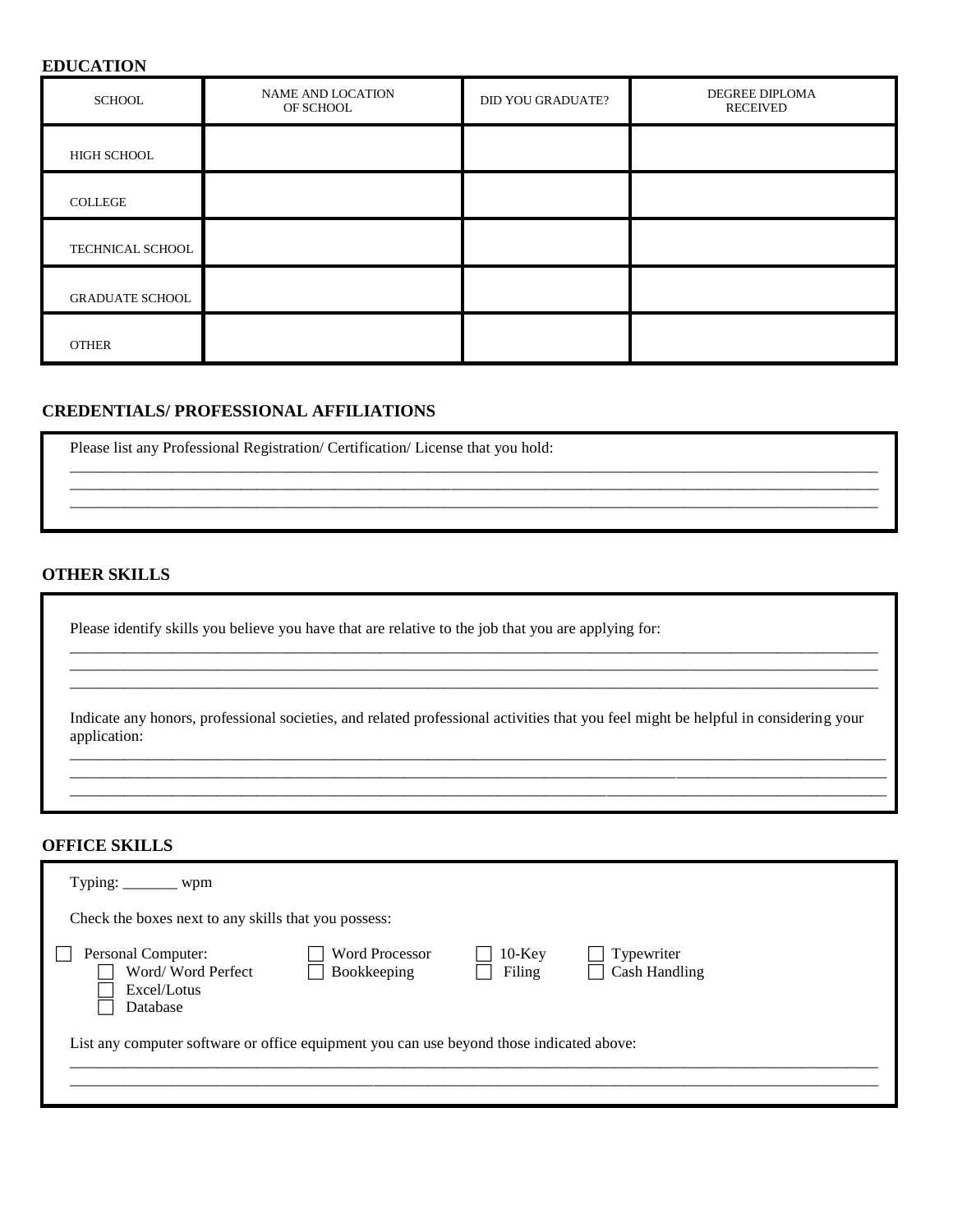#### **REFERENCES:**

Give name(s) of persons (other than relatives) we may contact to verify your qualifications for the position.

| Occupation: |
|-------------|
|             |
| Phone #:    |
| Occupation: |
|             |
| Phone #:    |
| Occupation: |
|             |
| Phone #:    |

# **APPLICANT AGREEMENT PLEASE READ CAREFULLY**

I certify that the answers given by me to the foregoing statements are true and correct without omissions of any kind whatsoever. I give the City of Zachary the right to investigate all information given and to secure additional appropriate information if necessary. I understand that an investigative report may be made from information obtained through personal interviews with others. I understand that this inquiry may include information as to my personal characteristics, employment verification, credentials verification, personal identity verifications, past employment verification, reference checks, criminal records, motor vehicle records, and appropriateness for employment. In accordance with the law and my understanding of this statement, I authorize my current and former employers to give any information regarding my employment, together with all information regarding me, and hereby release from all liability or responsibility all persons, companies, or corporations furnishing such information in good faith.

I understand that the completion of this application does not assure me of a position with the City of Zachary and does not obligate the City of Zachary to me in any way. I further understand that any misrepresentation herein may cause my application to be rejected and/or subject me to dismissal. I also understand that a discharge from employment for filing a fraudulent employment application will jeopardize my right to receive unemployment insurance benefits which are based on my previous employment. The giving of false information on the application or in any part of the employment process may result in forfeiture of workers' compensation rights.

I fully understand as a part of the employment process, I will be required to voluntarily submit to a physical examination and drug screen test required by the City of Zachary. I am aware that the results will be made available to the Human Resources Director or her duly authorized representative. The City of Zachary is committed to a drug free work place to protect the safety of workers and the public.

I understand that employment offers are conditional on the results of a medical examination and criminal background check. In addition, if accepted for employment, I hereby agree to abide by the rules, procedures, and policies of the City of Zachary.

A report including information concerning my criminal or police records, and/or motor vehicle record may be obtained for employment purposes at any time.

By completing and signing this form you are authorizing the City of Zachary to access and review any active or inactive criminal records and to contact the educational institution previously attended to verify education. I have read the above disclosure and hereby authorize the City of Zachary to obtain a report as above described.

The application form and its contents are the official property of the City of Zachary and will not be returned, reused, or copied for you after being submitted.

\_\_\_\_\_\_\_\_\_\_\_\_\_\_\_\_\_\_\_\_\_\_\_\_\_\_\_\_\_\_\_\_\_\_\_\_\_\_\_\_\_\_\_\_ \_\_\_\_\_\_\_\_\_\_\_\_\_\_\_\_\_\_

Signature Date

**For office use only:**

HR Approval: MCS Board Approval: